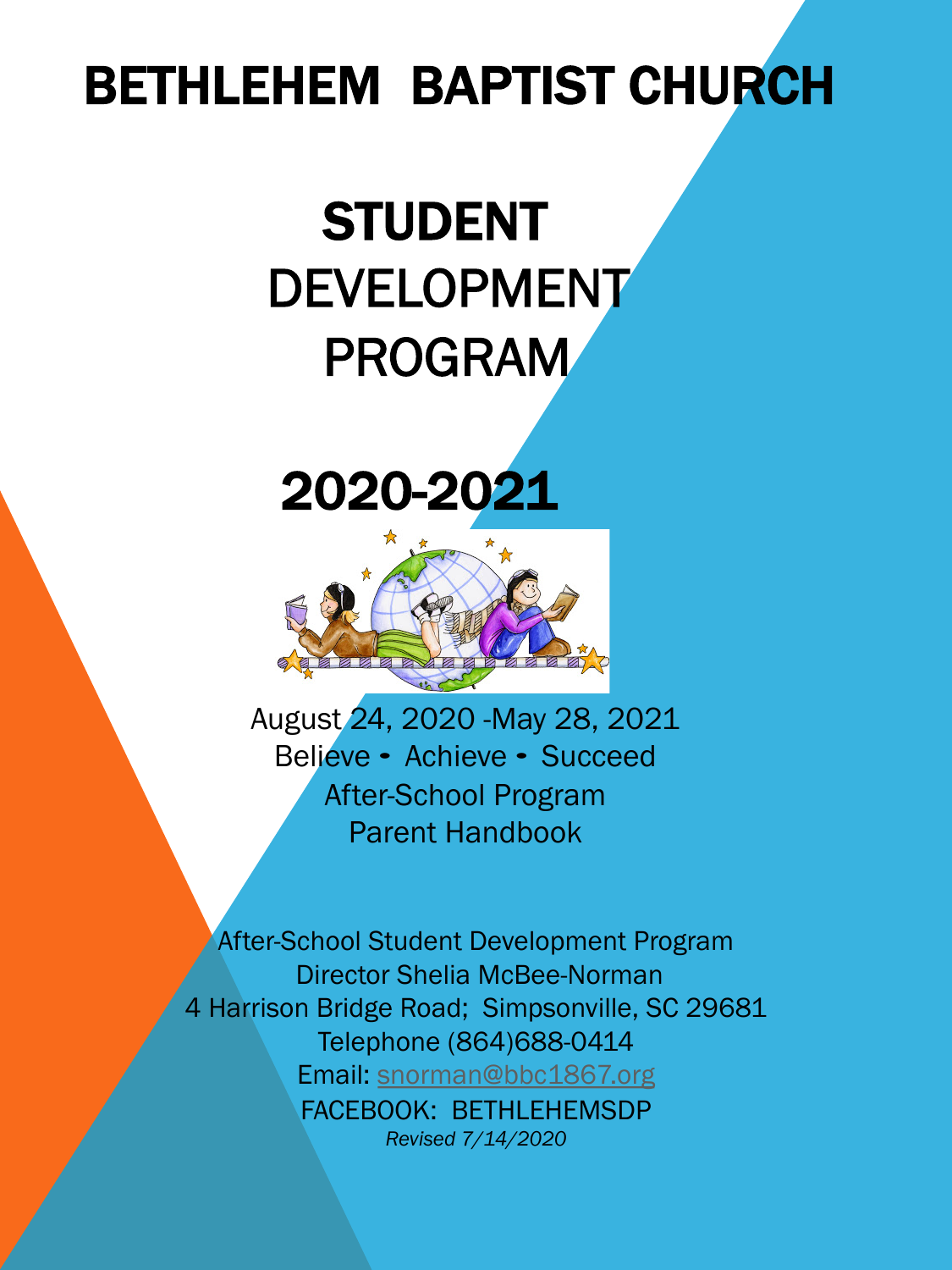### BBC After-School Enrichment Program Parent Handbook



### **PURPOSE**

To provide a high quality After-School program. The After-School program equips elementary and middle school students with educational support through assistance with homework, computer skills, standardized testing and fundamentals such as reading, writing and math. We enable families to spend precious time together with minimal concerns of homework.

*"For I know the plans I have for you," says the Lord. "They are plans for good and not for disaster, to give you a future and a hope." Jeremiah 29:11*

### **GENERAL POLICIES**

**HOURS OF OPERATION: Monday – Friday After-School - 3:00PM - 6:00PM Full Day e-learning 7:00am-6:00-pm** 

**Open Most School District Holidays: 7:00AM – 6:00PM** 

**Closed Labor Day (September 7th ), Thanksgiving (November 26th -27, Christmas (December 24-25)**

**New Year's Eve December 31, 2020 New Year's Day (January 1 2021 ), MLK Day Jan. 18, 2021 TBD, & May 31st 2021 (Memorial Day)**

### **ADMISSIONS**

A child will be accepted for enrollment after:

1) Parents meet with director

2) All forms are completed– including medical release form, registration form, and discipline policy form.

3) All fees are paid.

### **REGISTRATION**

**Registration Fee:** \$60 (non-refundable)

#### **Activity Fee based on activities**

• **FACTS Annual Enrollment Fee**: \$45

### **TUITION**

#### **Weekly After School**

\$75.00 per week (\$135.00 - 2 children/\$200.00 - 3 children) – Non-members

\$65 per week (\$125 – 2 children/\$175 - 3 children) - Bethlehem Baptist Church members & 2019-2020 returning students .\$40 daily drop-in rate (3pm – 6pm includes snack) - if space is available**.** 

### **Weekly Full Day E-Learning Service**

\$125 per week (\$250 - 2 children/\$350 - 3 children) – Non-members

\$125 per week (\$225 – 2 children/\$325 - 3 children) - Bethlehem Baptist Church members & 2019-2020 returning students \$\$50 daily drop-in rate 7:00am -6:00pm includes breakfast, lunch ( \$40.00 3pm – 6pm includes snack) - if space is available**. Holiday drop-in (7AM - 6PM includes breakfast lunch & snack).**

After School Program Students will pay the regular weekly tuition and will be responsible for the costs of all activities.

Non After School Program Students (if space is available)

Rates: \$50 -One (1) day per holiday week

\$75 –Two (2) Days per holiday week

\$100 –Three (3) or more days per holiday week

### **FINANCIAL POLICY**

Facts, Rules, and Regulations.

Past due accounts are not permitted to participate in another program until account is current.

### **ABSENCES**

There will not be a fee adjustment for absences or holidays.

### **RETURNED CHECKS**

There is a \$35 returned check fee. This will be strictly enforced.

### **SCHOOL PICK UP LOCATIONS**

### **Elementary Schools - (K-3 - 5th Grade)**

Bells Crossing, Bethel, Bryson, Fountain Inn, Fork Shoals, Golden Strip, Greenbrier, Mauldin, Plain, Simpsonville, Rudolph Gordon, and **more**. **Middle Schools - (6th - 8th Grade)**

Bryson, Hillcrest, Hughes, Mauldin, Langston, Ralph Chandler, Fisher & **more.**

If a school is not listed please call the office at 864-688-0414 (Must have at least two students per school for pick-up **to be considered**)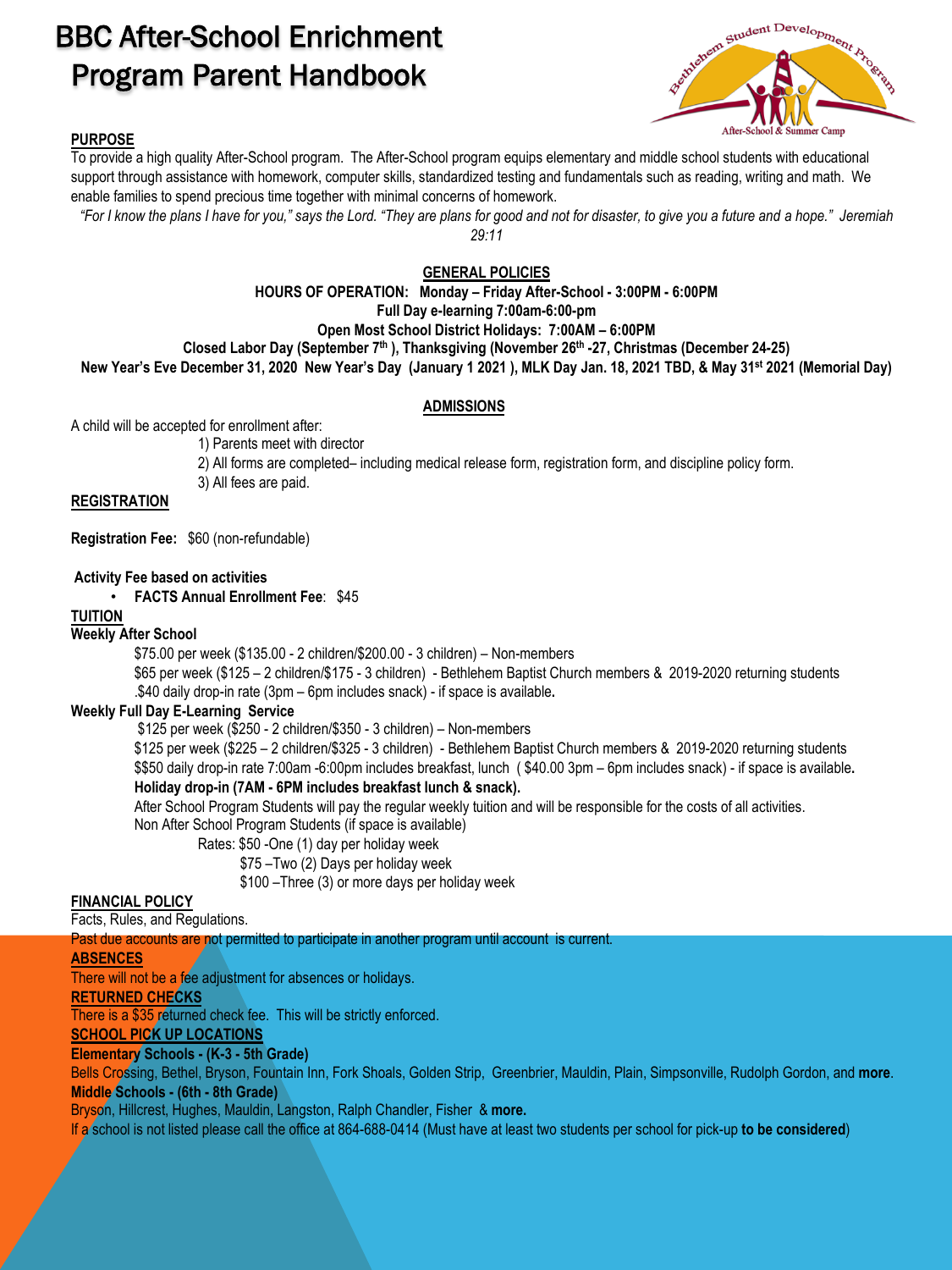### BBC After-School Enrichment Program Parent Handbook



### **GENERAL POLICIES (continued)**

### **AUTHORIZATION TO PICK UP**

No child will be released to any person that is not on the pick-up list. We must have written or verbal permission from the parents for changes in pick-up authorization. We will ask for a photo I.D.

### **LATE PICK-UP**

The program closes promptly at 6:00PM. We do not have provisions for employees to stay late. **A charge of \$1.00 per minute per child will be assessed after 6:00PM.** Payment (cash only) should be given directly to the staff member. Consistent tardiness may lead to your child being dismissed from the program.

### **HOLIDAYS**

Open most School District holidays from 7:00AM-6:00PM. CLOSED: September 7th (Labor Day), November 26-28 (Thanksgiving), December 24-25 (Christmas), and December 31- January 1, 2021 (New Years), MLK Day Jan.18<sup>th</sup>, 2021 TBD, May 31 (Memorial Day)

### **SNOW CLOSINGS**

Please tune in to WYFF-TV4, WSPA-TV7 call the office at 864-688-0414 or visit the website at www.bbc1867.org for listings.

### **ITEMS FROM HOME**

Children will be allowed to bring cell phones, electronics, hand-held games or board games at their own risks and may be used for approved occasions. BBC Afterschool Program **IS NOT** responsible for lost or stolen items.

### **WITHDRAWAL OF A CHILD**

Bethlehem Baptist Church After-School Program reserves the right to withdraw a child from the program for the following reasons:

- Failure to pay tuition.
- Failure to comply with disciplinary policy.
- Disrespectful Parent.

**Early withdrawal from the After-School program will result in two weeks payment due.** Please give us two weeks notice before withdrawing from any program.

### **DISCIPLINE**

The purpose of discipline in the program is to help children learn acceptable behavior. We will use developmentally appropriate methods for guiding behavior realizing that all children are different with individual past experiences, preferences, and concerns. A signed copy of the discipline policy will be kept in each child's file.

### **ILLNESS**

We do not have the staff or facilities to care for children who are too sick to participate in regular activities. **Please do not bring your child if he/she has a fever of 101 or higher, an infectious disease, vomiting, or severe diarrhea.** If your child becomes ill while in our care, you will be notified to come pick-up him/her.

### **MEDICINE**

We will administer medicine to your child according to your written and signed instructions on the medication card. Please do not ask us to give more than the prescribed dosage. Be sure that all medicine is labeled with the dosage and your child's name and placed in a plastic bag. We will not administer any medicine without written or verbal permission from the parent.

### **FOOD**

Snacks are included in the weekly cost. (Please note: When the program is open from 7AM - 6PM, breakfast, lunch and a snack will be served) If your child has a known food allergy please send appropriate food